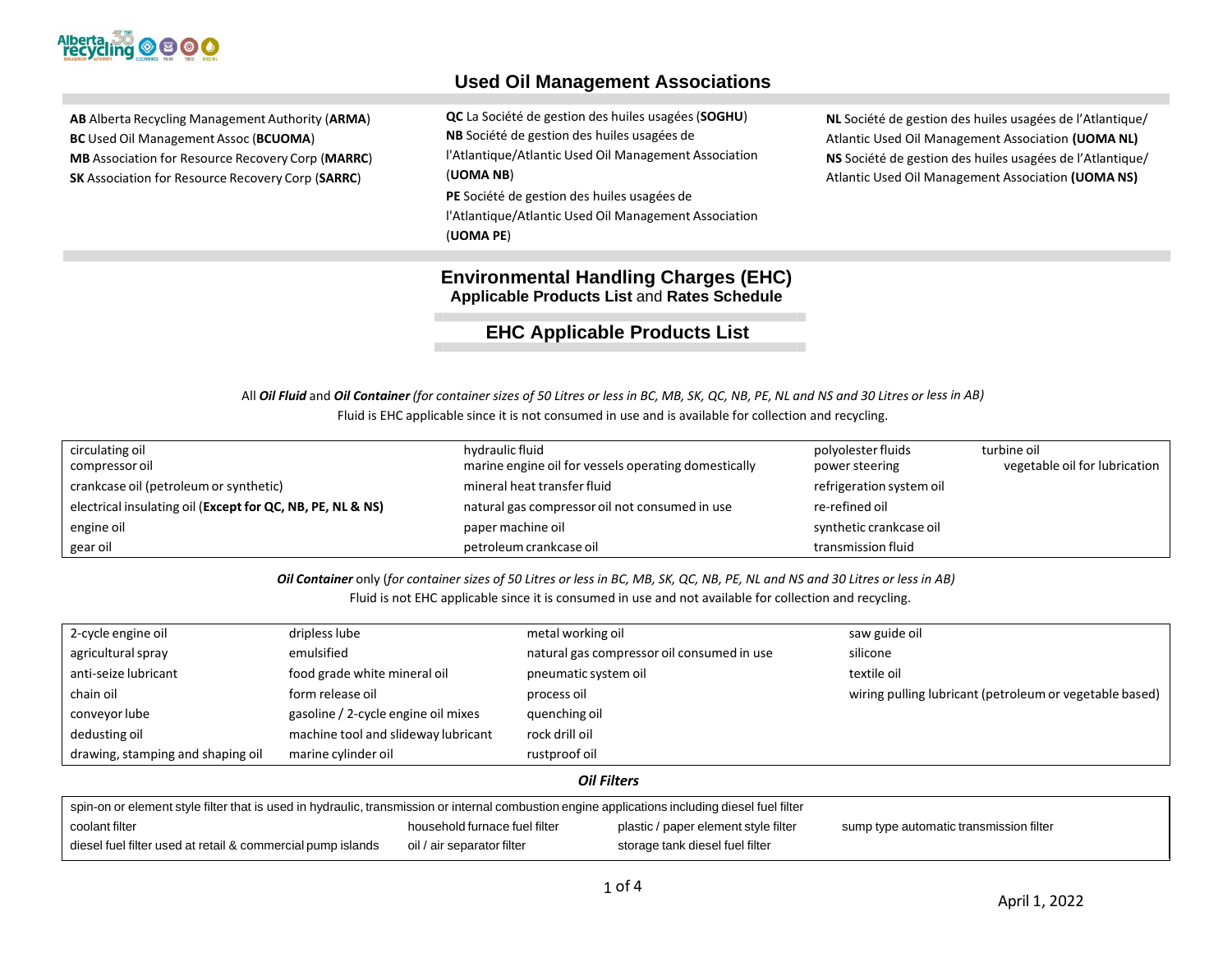

#### *Automotive Antifreeze Fluid* and *Container* (for container sizes of 50 litres or less) for **BCUOMA, MARRC, SARRC, SOGHU, UOMA NB, UOMA PE, UOMA NL** and **UOMA NS** only

ethylene glycol engine coolant propylene glycol engine coolant

### *Diesel Exhaust Fluid Container* (for container sizes of 50 litres or less) for **MARRC, SARRC** and **UOMA NS** only

| diesel exhaust fluid (DEF)                                                        |     |                         |    |
|-----------------------------------------------------------------------------------|-----|-------------------------|----|
| <b>Aerosol Container</b><br>for SOGHU, UOMA NB, UOMA PE, UOMA NL and UOMA NS only |     |                         |    |
| aerosol propelled lubricant                                                       | yes | aerosol grease          | no |
| aerosol brake cleaner                                                             | yes | aerosol paint           | no |
|                                                                                   |     | aerosol solvent/cleaner | no |

# **OEM Categories**

The following categories and equipment are examples of OEM products (non-exhaustive list). Questions regarding applicability of specific materials not identified on the list should be directed to the individual UOMA program. NOTE: The OEM Categories of Recreational and Specialized Equipment became applicable in AB Used Oil Program, effective July 1, 2020 and in BC, MB, SK, QC, NB, PE, **NL and NS effective January 1, 2022**.

| <b>OEM CATEGORIES</b>                                          | <b>CURRENT EQUIPMENT EXAMPLES-INCLUDING BUT NOT LIMITED TO:</b>                                                                    | <b>ADDITIONAL EQUIPMENT EXAMPLES - INCLUDING BUT NOT LIMITED TO:</b>                                                       |
|----------------------------------------------------------------|------------------------------------------------------------------------------------------------------------------------------------|----------------------------------------------------------------------------------------------------------------------------|
| Automotive                                                     | Cars, Light Trucks, Medium Duty, and Heavy Duty Trucks, Buses and<br>Motorhomes/Recreational Vehicles                              |                                                                                                                            |
| <b>Electrical Equipment</b>                                    | <b>Transformers and Capacitors</b>                                                                                                 | Mobile/Portable Light Towers, Generators, Compressors, Auxiliary Power Unit<br>(APU)                                       |
| <b>Riding Mowers and Utility Vehicles</b>                      | Commercial use only                                                                                                                | Commercial use only, except for Alberta Used Oil Program where all mowers<br>are included effective July 1, 2020           |
| Agriculture Equipment                                          | Combine, Forage Harvesters, Tractor, and Wind Rowers                                                                               | Aerators, Balers                                                                                                           |
| <b>Construction Equipment</b>                                  | Dozer, Dumper, Excavator, Grader, Horizontal Direction Drills, Kg. Pipe<br>Layers, Rollers, Kg. Rollers, Scrapers, and Trenchers   | Dredgers, Power Shovel, Reclaimer, Backhoe, Pipelayer/Sideboom, Compaction<br>Equipment                                    |
| <b>Forestry Equipment</b>                                      | Attachments (Planting, Site Preparation), Feller, Feller Bunchers,<br>Harvesters, Log. Loaders, Processors, Slashers, and Skidders | Yarder, and Forwarder                                                                                                      |
| Recreational - for effective dates, see<br>note above          |                                                                                                                                    | ATVs, Motorcycles, Utility Vehicles/Side-by-Sides, Snowmobiles, Personal<br>Watercraft, Boats, Golf Carts, etc.            |
| Specialized Equipment - for effective<br>dates, see note above |                                                                                                                                    | Airport/Tarmac Vehicles/Equipment, Mining, Military Equipment, Emergency<br>Vehicles, Miscellaneous Rental Equipment, etc. |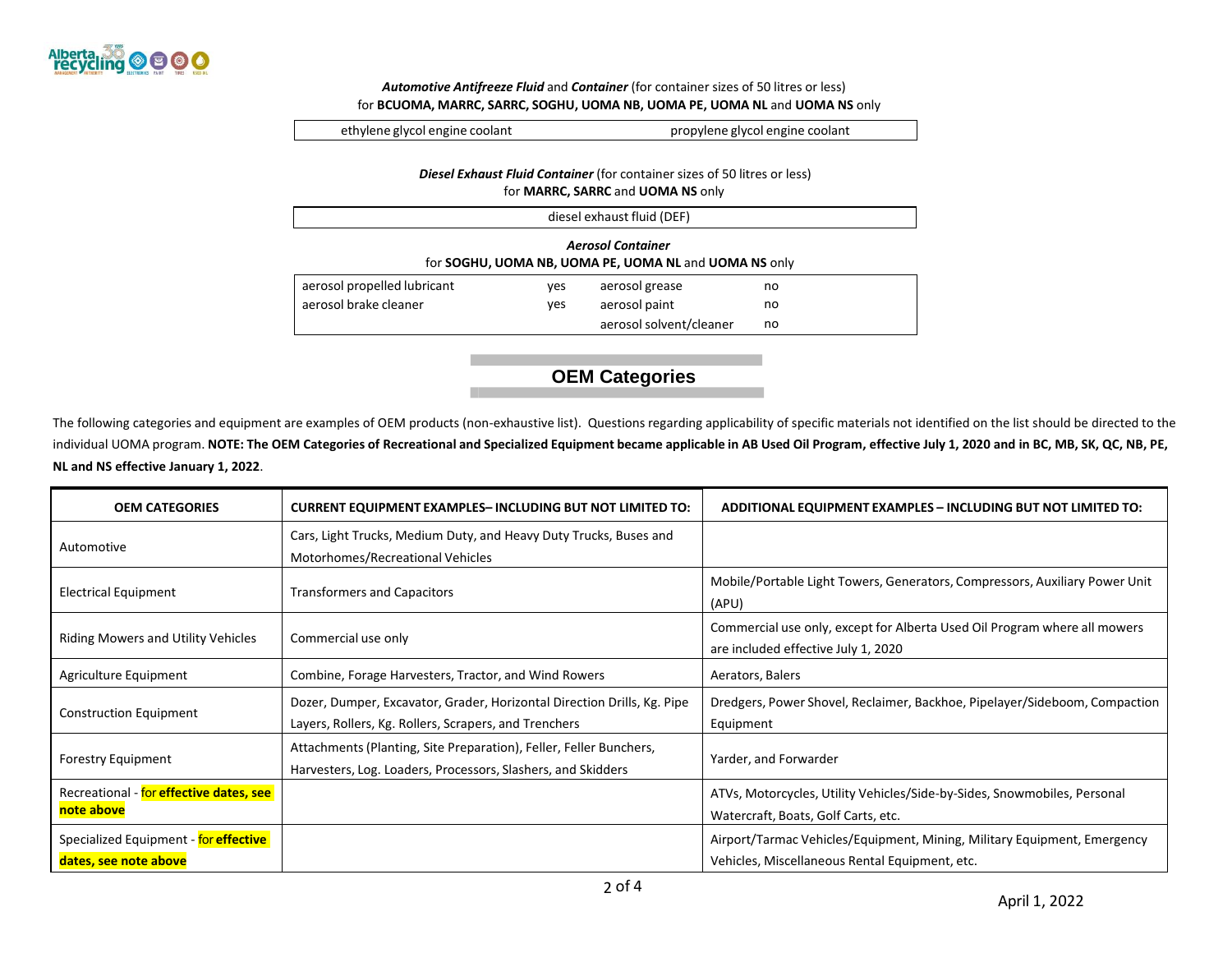

| <b>EHC Rates Schedule</b>                                  |                                                           |                                                           |                                                           |                                                           |                                                           |                                                           |                                                                                     |                                                                       |                                                           |
|------------------------------------------------------------|-----------------------------------------------------------|-----------------------------------------------------------|-----------------------------------------------------------|-----------------------------------------------------------|-----------------------------------------------------------|-----------------------------------------------------------|-------------------------------------------------------------------------------------|-----------------------------------------------------------------------|-----------------------------------------------------------|
|                                                            | <b>ARMA</b><br>Alberta                                    | <b>BCUOMA</b><br><b>British</b><br>Columbia               | <b>MARRC</b><br>Manitoba                                  | <b>SARRC</b><br>Saskatchewan                              | SOGHU<br>Quebec                                           | <b>UOMA NB</b><br><b>New Brunswick</b>                    | <b>UOMA PE</b><br><b>Prince Edward Island</b>                                       | <b>UOMA NL</b><br>Newfoundland/<br>Labrador                           | <b>UOMANS</b><br>Nova Scotia                              |
| <b>Lubricating Oil</b>                                     | \$0.05 per litre                                          | \$0.06 per litre                                          | \$0.06 per litre                                          | \$0.05 per litre                                          | \$0.05 per litre                                          | \$0.03 per litre                                          | \$0.03 per litre                                                                    | \$0.07 per litre                                                      | \$0.03 per litre<br>effective April 1, 2022               |
| <b>Containers</b><br><b>HDPE or Metal</b>                  | \$0.05 per litre /<br>container size<br>30 litres or less | \$0.12 per litre<br>container size<br>50 litres or less   | \$0.12 per litre /<br>container size<br>50 litres or less | \$0.10 per litre /<br>container size<br>50 litres or less | \$0.15 per litre /<br>container size<br>50 litres or less | \$0.12 per litre /<br>container size<br>50 litres or less | \$0.12 per litre /<br>container size<br>50 litres or less                           | \$0.20 per litre /<br>container size<br>50 litres or less             | \$0.12 per litre /<br>container size<br>50 litres or less |
| <b>Containers</b><br>Non-Metal or<br>Non-HDPE              | \$0.05 per litre /<br>container size<br>30 litres or less | , \$0.20 per litre<br>container size<br>50 litres or less | \$0.20 per litre /<br>container size<br>50 litres or less | \$0.17 per litre /<br>container size<br>50 litres or less | \$0.35 per litre /<br>container size<br>50 litres or less | \$0.20 per litre /<br>container size<br>50 litres or less | \$0.20 per litre /<br>container size<br>50 litres or less                           | \$0.50 per litre /<br>container size<br>50 litres or less             | \$0.20 per litre /<br>container size<br>50 litres or less |
| <b>Filters</b><br>less than 8" or all sump<br>type filters | \$0.50 per filter                                         | \$0.55 per filter                                         | \$0.50 per filter                                         | \$0.50 per filter                                         | \$0.30 per filter<br>Effective Jan 1, 2022                | \$0.30 per filter<br>effective April 1, 2022              | \$0.50 per filter                                                                   | \$0.60 per filter                                                     | \$0.40 per filter<br>effective April 1, 2022              |
| <b>Filters</b><br>equal to or greater than 8"              | \$1.00 per filter                                         | \$1.25 per filter                                         | \$1.00 per filter                                         | \$1.00 per filter                                         | \$0.80 per filter<br>Effective Jan 1, 2022                | \$0.80 per filter<br>effective April 1, 2022              | \$1.00 per filter                                                                   | \$1.20 per filter                                                     | \$0.90 per filter<br>effective April 1, 2022              |
| Glycol/Antifreeze<br>Concentrate                           |                                                           | \$0.20 per litre                                          | \$0.08 per litre                                          | \$0.14 per litre                                          | \$0.16 per litre                                          | \$0.12 per litre                                          | \$0.12 per litre                                                                    | \$0.35 per litre                                                      | \$0.18 per litre                                          |
| Glycol/Antifreeze<br>Premix                                |                                                           | \$0.20 per litre                                          | \$0.08 per litre                                          | \$0.14 per litre                                          | \$0.10 per litre                                          | \$0.08 per litre                                          | \$0.08 per litre                                                                    | \$0.20 per litre                                                      | \$0.10 per litre                                          |
| Glycol/Antifreeze<br>Container                             |                                                           | \$0.12 per litre<br>container size<br>50 litres or less   | \$0.12 per litre /<br>container size<br>50 litres or less | \$0.10 per litre /<br>container size                      | \$0.08 per litre /<br>container size<br>50 litres or less | \$0.12 per litre /<br>container size<br>50 litres or less | \$0.12 per litre /<br>containe size<br>50 litres or less                            | $\overline{50.20}$ per litre /<br>container size<br>50 litres or less | \$0.10 per litre /<br>container size<br>50 litres or less |
| <b>Diesel Exhaust Fluid</b><br>Container                   |                                                           | $\overline{\phantom{a}}$                                  | \$0.12 per litre /<br>container size<br>50 litres or less | \$0.10 per litre /<br>container size<br>50 litres or less |                                                           |                                                           | $$0.10$ per litre /<br>container size<br>50 litres or less<br>effective Jan 1, 2022 | $\blacksquare$                                                        | \$0.10 per litre /<br>container size<br>50 litres or less |
| <b>Brake Cleaner Aerosol</b><br>Container                  |                                                           | $\blacksquare$                                            |                                                           |                                                           | \$0.35 per unit                                           | \$0.25 per unit                                           | \$0.25 per unit                                                                     | \$0.35 per unit                                                       | \$0.25 per unit                                           |
| Automotive parts cleaner<br><b>Aerosol Container</b>       |                                                           | $\overline{\phantom{a}}$                                  | $\overline{\phantom{a}}$                                  | $\overline{\phantom{a}}$                                  |                                                           |                                                           | \$0.25 per unit<br>effective Jan 1, 2022                                            | $\overline{\phantom{a}}$                                              | \$0.25 per unit                                           |
| <b>Lubricant Aerosol</b><br>Container                      |                                                           |                                                           |                                                           |                                                           | \$0.35 per unit                                           | \$0.25 per unit                                           | \$0.25 per unit                                                                     | \$0.35 per unit                                                       | \$0.25 per unit                                           |